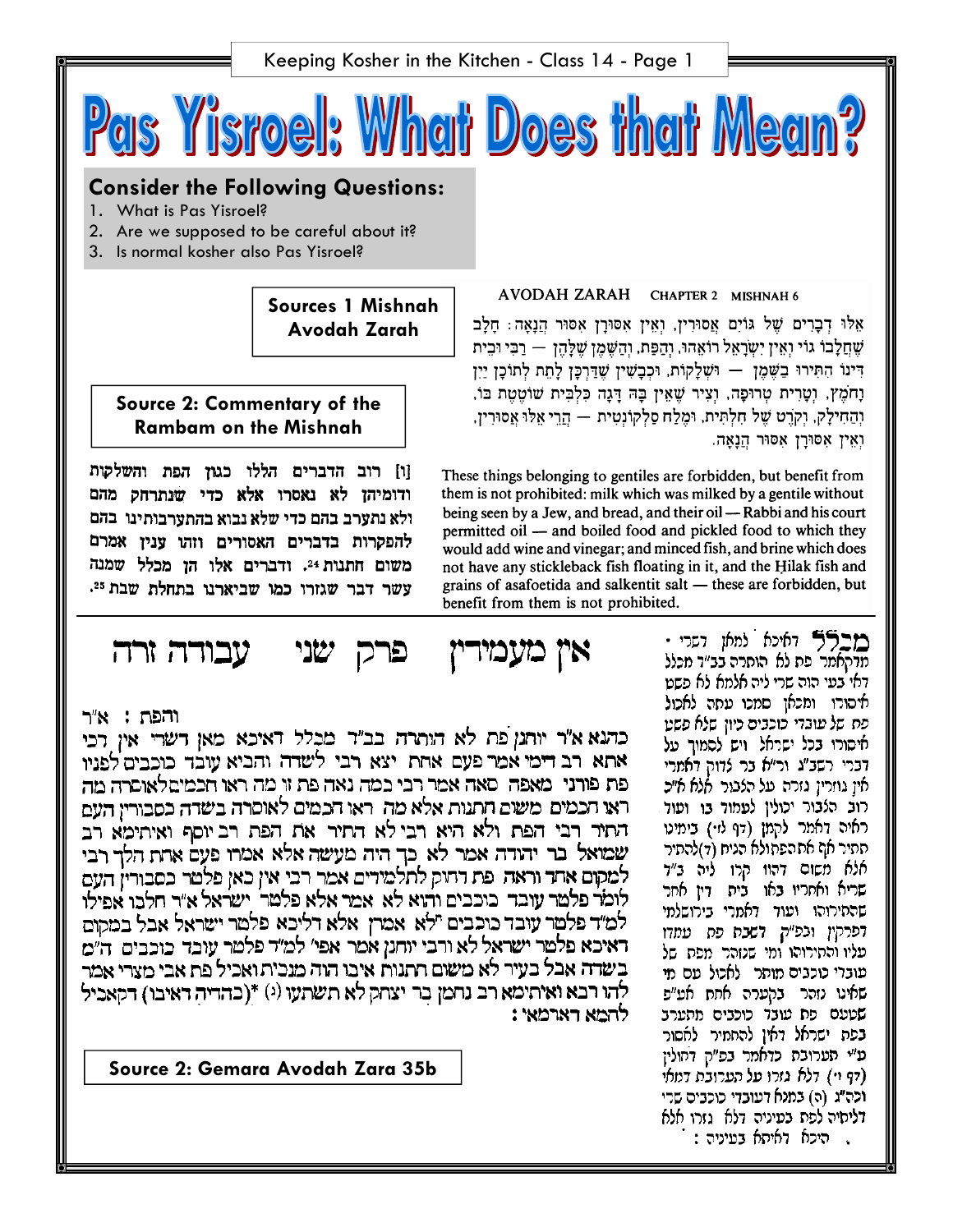|                                                                                                                                                                                       | Keeping Kosher in the Kitchen - Class 14 - Page 2                                                                                                                                                                                                                                                                                                                                                                                                                                                                                                                                                                                                                                                                                                                                                                                                                                                                                                               |
|---------------------------------------------------------------------------------------------------------------------------------------------------------------------------------------|-----------------------------------------------------------------------------------------------------------------------------------------------------------------------------------------------------------------------------------------------------------------------------------------------------------------------------------------------------------------------------------------------------------------------------------------------------------------------------------------------------------------------------------------------------------------------------------------------------------------------------------------------------------------------------------------------------------------------------------------------------------------------------------------------------------------------------------------------------------------------------------------------------------------------------------------------------------------|
| Source 2: Gemara Avodah<br>Zara 38b                                                                                                                                                   | עבודה זרה<br>שני<br>אין מעמידין<br>פרק<br>וארא ישראל וחמי חתוי בגחלים · מכולה שמעתין משמע דבעינן<br>שיהא הישראל מקרב. הבישול קלח ומה שנהגו להשליך<br>קיסם לחטר סומכין על מה "שיש בדברים שבין בני בבל לבני<br>ארץ ישראל דקאמר בני בבל משליכין קיסם לחטר ובני מערב אומרים<br>קיסם זה מה מעלה ומה מוריד ואנו<br>אמר רבינא *יהלכתא<br>נמשכין אחר בני בבל ותלמודם :<br>הא ריפתא דשגר עובד כוכבים ואפה<br>ישראל אינ שנר ישראל ואפה עובר כוכבים<br>א"נ שגר עובד כוכבים ואפה עובד כוכבים<br>ואתא ישראל וחתה בה התויי שפיר דמי                                                                                                                                                                                                                                                                                                                                                                                                                                           |
| ובמקומות שנתנו בו היתר לא פשט שם איסורו ועל זה<br>הגה"ה<br>* מותר לאכול פת של עוכד כוכנים ואסי' אית<br>לים סת ישראל. ומי שנוהגין איסור גסת של עובד<br>כוכנים ע״ חתוי ודחי מרי - תח״ו: | רכיני אשר<br>Source 4: Rosh on Avodah<br>סמט הנדולים שלא אסרו. אותו לבר מדינתן שניהגין בו היתר י כי אמרו שהם מאיסן<br><b>Zara Chapter 2</b><br>המקומות שלא סשט שם איסורו - זכן מוכח לקמן שפת לא פשט איסורו בכל ישראל -<br>מדאמר רבי שמלא לרבי. יהוהה נשיאה בימיט ססיר את הפת והשיב לי אם כן קרו. לן<br>בי דינא שריא · משמע [ע] הא לא הכי הזה ממירו · ועוד ראיה שכתוב בהלכות שבין<br>בני ארן ישראל לבני בבל בבבל נותנין קיסם לתוך התטר י ובני ארן ישראל אימרים<br>קיסס זה מה מעלה ומה תוריד · אלא מקום שהתענה בו שלשה ימים פת של עובד<br>סכבים מותר מפני חיי נפש · וברוב מקומות פזורינו אין פלטר ישראל מטי והוי כמו<br>האענה שלשה ימים · ונם בירושלמי שלחב לעיל קאמר שעמעמו עליו והמירוהו מפני חיי<br>HAMANTASHEN<br>נפש במקום שאין פת ישראל מציה · ועוד אמר בירושלמי בפ׳ כל שעה חמץ של עובד<br>סכבים שעבר עליו הססח מותר בהגאה הא באכילה אסור · מתויהין במקום שנהגו שלא<br>לאכיל פת של עובד כוכבים אבל במקים שנהגו. לאכיל פת של עובד כוכבים מותר אפי'<br>באכילה |
| Source 5:<br><b>Rambam Laws of</b><br><b>Forbidden Foods</b><br><b>Chapter 17</b>                                                                                                     | קדושה, הלכות מאכלות אסורות פי"ז<br>וְיֵשׁ שָׁם דְּבָרִים אֲחֵרִים אָסְרוּ אוֹתָם חֲכָמִים, וְאַף־עַל־פִּי<br>O<br>שֶׁאֵין לְאִסּוּרָם עִקָּר מְן־הַתּוֹרָה, גְּזְרוּ עֲלֵיהֶם כְּדֵי לְהָתְרַחֵק<br>מְן־הַגּוֹיִם עַד שֶׁלֹּא יִתְעַרְבוּ בָהֶם יְשָׂרְאֵל וַיַבֹאוּ לִידִי חתנוּת. ואלוּ<br>הֵם: אָסְרוּ לִשְׁתּוֹת עִמְהֶם ּיִּ וַאֲפִלּוּ בְמָקוֹם שֶׁאֵין לַחוּשׁ לְיֵין נֵסֶךְ ּיִּ,                                                                                                                                                                                                                                                                                                                                                                                                                                                                                                                                                                       |
|                                                                                                                                                                                       | וְאָסְרוּ לֶאֱכוֹל פִּתָּם ּי אוֹ בִשּׁילֵיהֶם ּי וַאֲפִלּוּ בְמָקוֹם שֶׁאֵין לָחוּש<br>לְגִעוּלֵיהֶם וּי.<br>אַף־עַל־פִּי שֶׁאָסְרוּ פַּת גּוֹיִם, יֵשׁ מְקוֹמוֹת שֶׁמְּקִלְין בַּדְּבָר<br>יב                                                                                                                                                                                                                                                                                                                                                                                                                                                                                                                                                                                                                                                                                                                                                                 |

יִאָּפָה גּוֹי, אוֹ שֶׁהָדְלִיק הַגּוֹי וְאָפָה הַגּוֹי וּבָא יִשְׂרָאֵל וְנִעֵר יּ $\ast$ הָאֵשׁ מְעַט אוֹ כְבָשׁוֹ לָאֵשׁ, הוֹאִיל וְנִשְׁתַּתֵּף בִּמְּלֶאכֶת הַפַּת – הֲיֵיי וֹוֹ מֻתָּרֶת. וַאֲפִלּוּ לֹא זָרַק יּי אֶלֶא עֵץ לְתוֹךְ הַתַּנּוּר – הָתִיר כָּל־ הַפַּת שֶׁבּוֹ, שֶׁאֵין הַדָּבָר אֶלָא לִהְיוֹת הֶכֵּר יּי שֶׁהַפַּת שֶׁלָּהֶם אֲסוּרָה.

**Rabbi Reuven Spolter, Young Israel of Oak Park**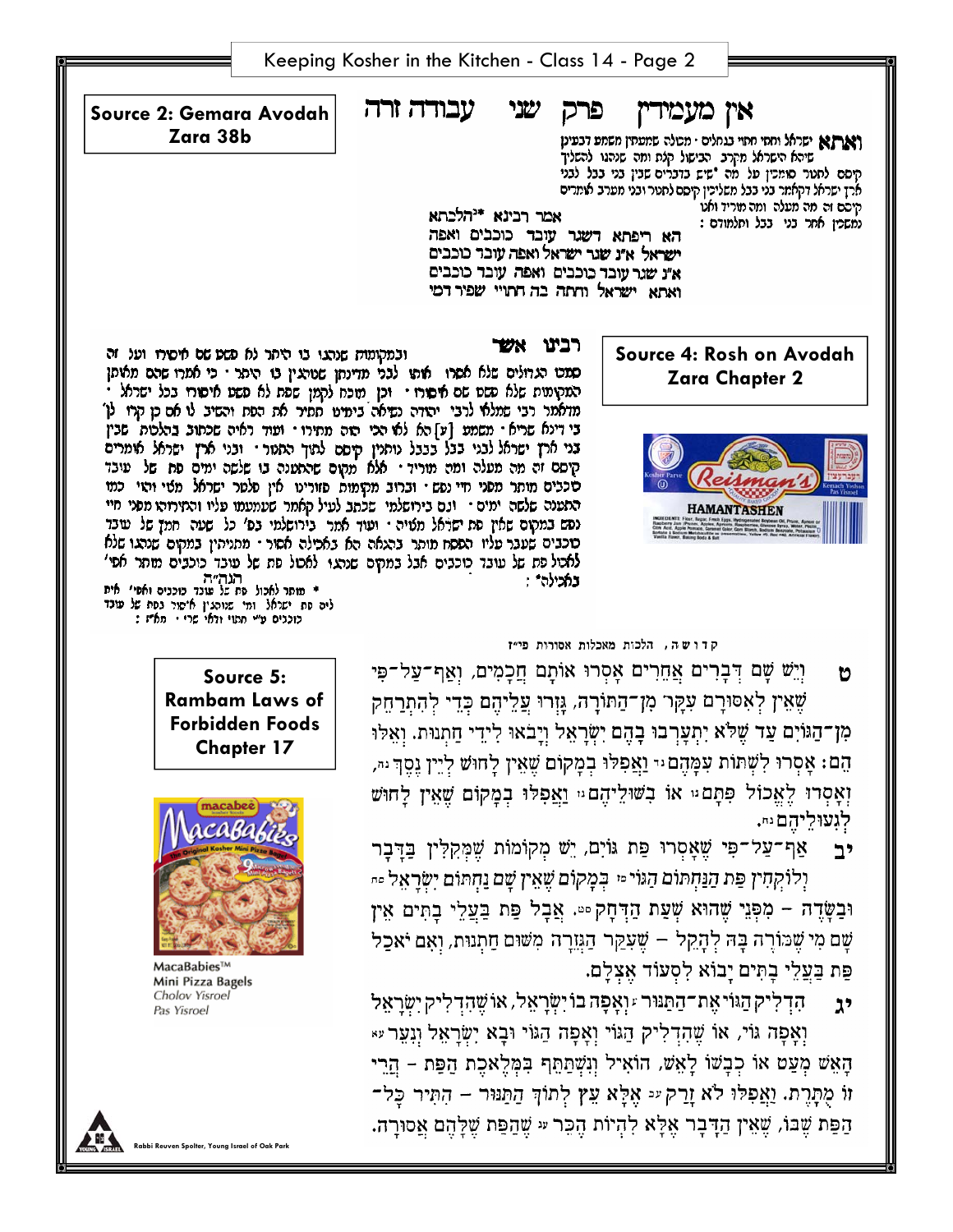| ה ויו "יש מי שאומר רבמקום שאין פלטר מצוי כלל מותר אפילו של בעלי הכתים (וא" להמיון |
|-----------------------------------------------------------------------------------|
|-----------------------------------------------------------------------------------|

ö

Keeping Kosher in the Kitchen - Class 14 - Page 3